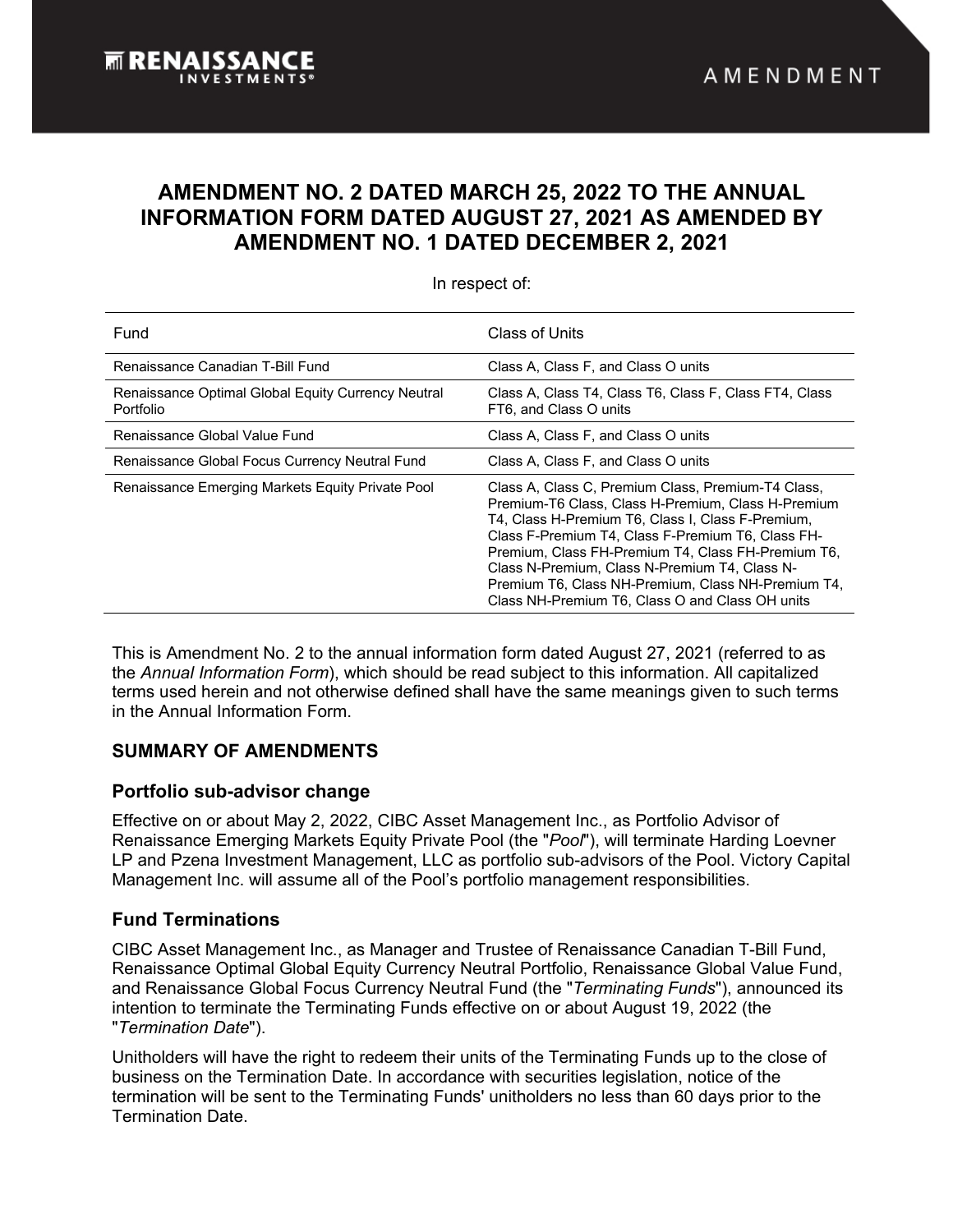As the result, the Annual Information Form is amended as set out below.

### **SPECIFIC AMENDMENTS**

#### **Portfolio sub-advisor change**

#### **Name, Formation and History of the Funds**

The disclosure with respect to the Pool under the section "Name, Formation and History of the Renaissance Investments family of funds, Axiom Portfolios and Renaissance Private Pools" is supplemented with the following:

"• On or about May 2, 2022, Harding Loevner LP and Pzena Investment Management, LLC will be terminated as portfolio sub-advisors;"

#### **Responsibility for Operations of the Funds**

Effective on or about May 2, 2022, under the heading "*Responsibility for Operations of the Funds*", the disclosure in the table with respect to the Pool under the section "*Portfolio Sub-Advisors*" is deleted and replaced as follows:

| <b>Renaissance Emerging Markets Equity Private Pool</b> | Victory Capital Management Inc. <sup>14</sup> |
|---------------------------------------------------------|-----------------------------------------------|
|                                                         | Brooklyn, U.S.A.                              |

(14) Non-resident portfolio sub-advisor not registered as an advisor in Canada.

The disclosure with respect to Harding Loevner LP and Pzena Investment Management Inc., under the section "Portfolio Sub-Advisors", is deleted.

### **Fund Terminations**

The following footnote is added on the cover page of the Annual Information Form with respect to each of the Terminating Funds:

"\*Units of the Fund are no longer available for purchase effective March 25, 2022. It is expected that this Fund will be terminated on or about August 19, 2022."